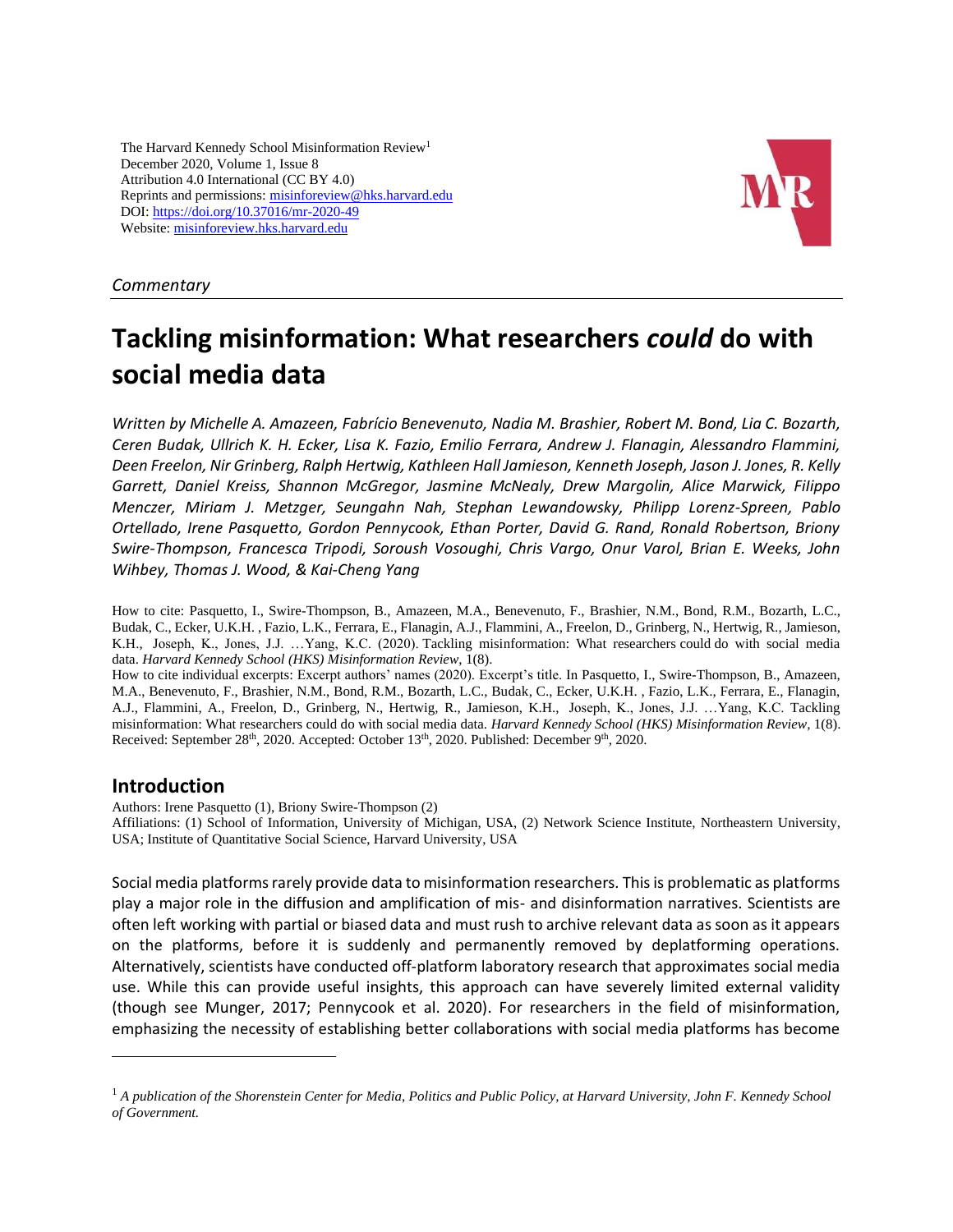routine. In-lab studies and off-platform investigations can only take us so far. Increased data access would enable researchers to perform studies on a broader scale, allow for improved characterization of misinformation in real-world contexts, and facilitate the testing of interventions to prevent the spread of misinformation. The current paper highlights 15 opinions from researchers detailing these possibilities and describes research that could hypothetically be conducted if social media data were more readily available. As scientists, our findings are only as good as the dataset at our disposal, and with the current misinformation crisis, it is urgent that we have access to real-world data where misinformation is wreaking the most havoc.

While new collaborative efforts are gradually emerging (e.g., Clegg, 2020; Mervis, 2020), they remain scarce and unevenly distributed across research communities and disciplines. Platforms periodically fund research initiatives on mis- and disinformation, but these rarely include increased access to data and algorithmic models. Most importantly, in these kinds of collaborations, intellectual freedom is easily limited by the fact that the overarching scope of the research is not defined by the researchers, but by the platforms themselves. In the rare case data sharing is a possibility, negotiations have been slow for several reasons, including platforms' concerns over protecting their brands and reputation, and ethical and legal issues of privacy and data security on a grand scale (Bechmann & Kim, 2020; Olteanu et al., 2019). However, these barriers are not insurmountable (Moreno et al., 2013; Lazer et al. 2020). For instance, establishing a mechanism by which users can actively consent to various research studies, and potentially offering to make the data available to the participants themselves, would be a significant step forward (Donovan, 2020).

We invited misinformation researchers to write a 250-word commentary about the research that they would hypothetically conduct if they had access to consenting participants' social media data. The excerpts below provide concrete examples of studies that misinformation researchers could conduct, if the community had better access to platforms' data and processes. Based on the contents of the submission, we have grouped these brief excerpts into five areas that could be improved, and conclude with an excerpt regarding the importance of data sharing:

- 1. measurement and design,
- 2. who engages with misinformation and why,
- 3. unique datasets with increased validity,
- 4. disinformation campaigns,
- 5. interventions, and
- 6. the importance of data sharing.

While these excerpts are not comprehensive and may not be representative of the field as a whole, our hope is that this multi-authored piece will further the conversation regarding the establishment of more evenly distributed collaborations between researchers and platforms. Despite the challenges, on the other side of these negotiations are a vast array of potential discoveries that are needed by both the nascent field of misinformation as well as society.

## **Measurement and design**

#### **The need for impression data in misinformation research**

Author: Soroush Vosoughi Affiliation: Department of Computer Science, Dartmouth College, USA

One of the main challenges in studying misinformation on social media is the inability to get the true reach of the content that is being shared. There are two metrics that measure the reach of a piece of content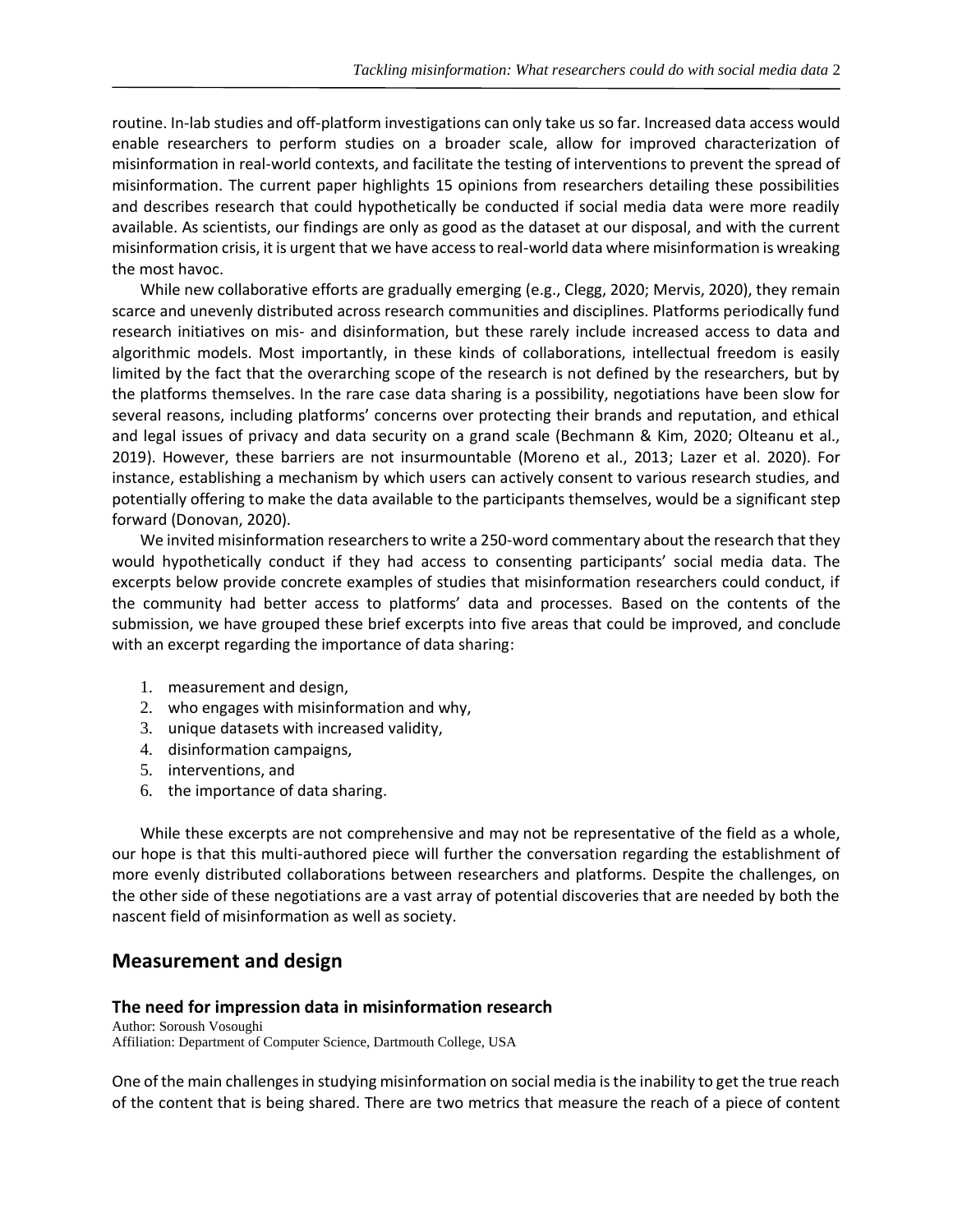being posted on social media: expressions and impressions. Expressions correspond to the people who engaged with the content (e.g., retweeted it or liked it), while impressions correspond to the people who read that content. While expression data can be used to map how misinformation spreads, the true impact of misinformation can only be measured using impression data. Expression data is usually made available by social media platforms; impression data, however, is kept hidden from researchers. If the social media platforms were to make fine-grained impression data (i.e., who read what, when) available, we would be able to measure the true reach of misinformation. This would allow us to study, amongst other things, the difference between posts containing misinformation that are read and shared to those that are read but not shared; and the difference between the people who read and share misinformation to those who read but do not share. This will shed light on some of the factors involved in people deciding whether to share content that contains misinformation, potentially allowing us to predict in advance the virality and the diffusion path of misinformation with much greater accuracy than is currently possible. Additionally, these findings can help devise more effective intervention strategies to dampen the spread of misinformation.

## **External randomized controlled trials (RCT) with no internal controls**

Authors: Ethan Porter (1), Thomas J. Wood (2) Affiliations: (1) School of Media & Public Affairs, The George Washington University, USA, (2) Department of Political Science, Ohio State University, USA

The most important contribution social media companies could make to the study of misinformation would be to allow external researchers to regularly conduct randomized controlled trials on their platforms, without interference or involvement from the companies themselves. While randomized control trials (RCTs) are among the strongest tools in a researcher's toolbox, prior collaborations between academics and social media companies have prohibited them. Some companies have allowed researchers to conduct experiments, but these opportunities have been limited and questions of conflict of interest may arise. What is needed is a rolling opportunity for researchers to conduct independent RCTs on the largest platforms. Whether a proposed RCT is allowed should not be left to the discretion of the companies, but instead determined by a group of outside ethical and legal specialists, similar to a university Institutional Review Board (IRB). This group would minimize conflicts of interest and ensure that any research conducted would adhere to the IRB principles of confidentiality and privacy. Given such a system, a wide range of questions would suddenly become possible to answer. What kinds of interventions are most effective at reducing an individual's propensity to share misinformation? Does exposure to one's political opponents or allies affect willingness to share misinformation? To what extent, if any, does revealing the source of factual interventions affect behavior? This would just be the tip of the iceberg. Answers would come via individual-level data gathered on the platforms themselves, thus offering immediate external validity. Both the scientific and public understanding of the challenges of and potential solutions to—misinformation would be significantly enhanced as a result.

## **What does the public need from social media platforms to really study fake news?**

Authors: Kenneth Joseph (1), Nir Grinberg (2), John Wihbey (3)

Affiliations: (1) Department of Computer Science and Engineering, University at Buffalo, USA, (2) Department of Software and Information Systems Engineering, Ben-Gurion University, Israel, (3) School of Journalism and Ethics Institute, Northeastern University, USA

Social media platforms, to various degrees, already provide data for academic purposes. However, these data are often quite limited in their ability to answer critical research questions. Rather than ask "what would we do with platform data?" then, we here address the question, "what data and tools do we really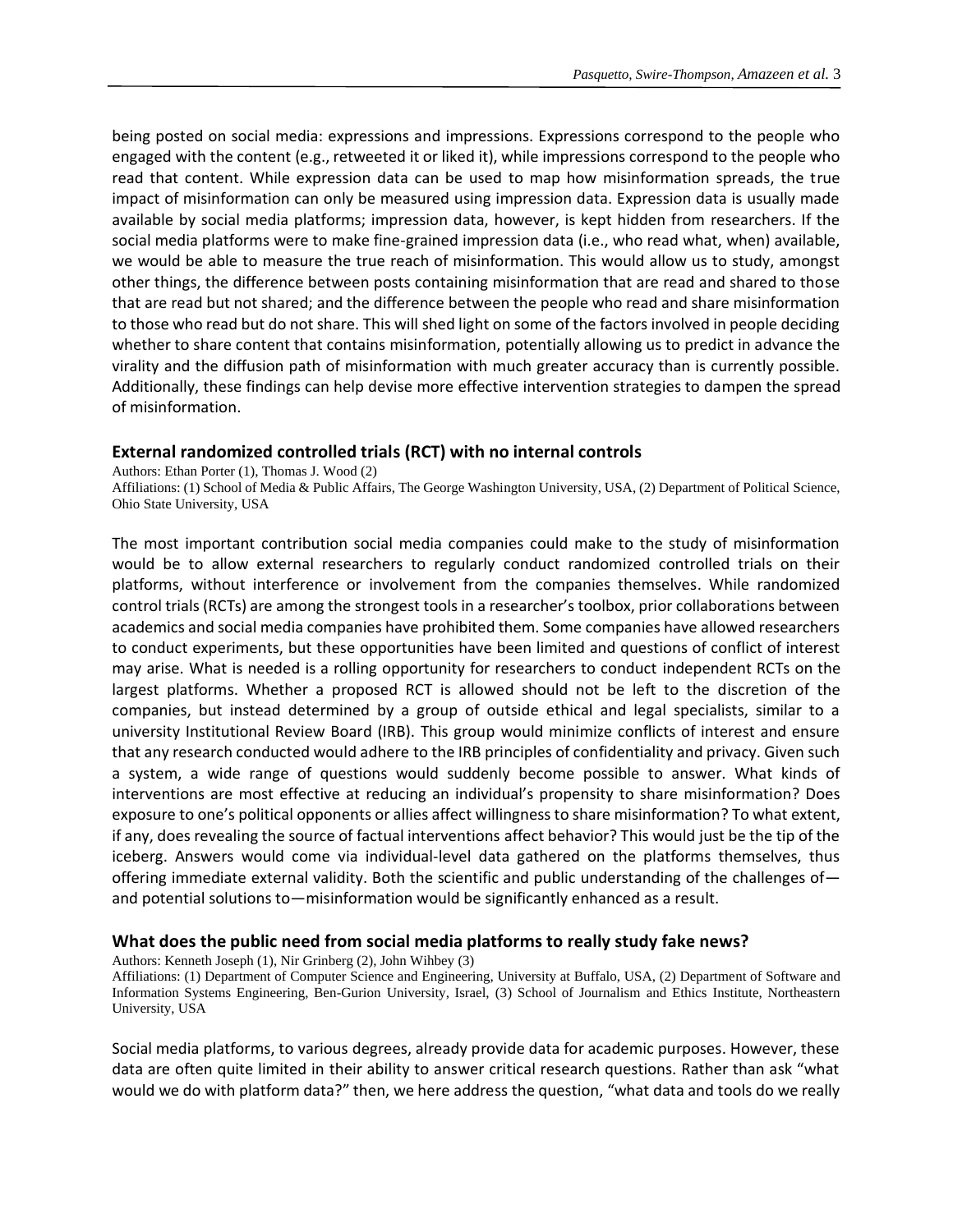need to make progress?" We identify five broad avenues of future collaboration between platforms and the academic community that will be a leap forward in public understanding of the usage and impacts of these platforms: (a) A framework for targeting academic-led experiments and survey to relevant populations (e.g., based on online user activity, profile information); (b) Information about individual-level exposure to (mis)information and the ways individuals interacted with that (mis)information; (c) Signals about message authenticity and the origination of actions taken on the platform (e.g. was this action likely taken via automated or human-like behavior?); (d) Transparent and up-to-date information about content curation and moderation by algorithms and company personnel, including political ads; and (e) broader data access to larger subsets of historical data and to a wider range of platforms, especially in the form of well-behaved APIs for Instagram, TikTok, WhatsApp, and YouTube. Forming these tighter collaborations raises important questions about privacy and trust, but finding solutions to these issues may be in the public's best interest if we as a society were to understand the full gravity of the post-truth trends.

# **Who engages with misinformation and why**

## **Understanding how communication about misinformation can help to combat it**

Authors: Miriam J. Metzger (1), Andrew J. Flanagin (1) Affiliations: (1) Department of Communication, University of California, Santa Barbara, USA

People spread misinformation by intentionally sharing it among their network contacts, and it is widely presumed that those sharing and receiving misinformation find it to be veracious. However, there are many reasons that people may share misinformation. For example, although people might share information because they believe it to be true, they may also share misinformation for entertainment purposes, sarcastic reasons, or to challenge the misinformation. Under such circumstances, the alleged danger of fake news may be mitigated or, perhaps, even reversed. While it is possible to study motivations for sharing misinformation using standard social scientific methods, self-report data are subject to social desirability biases because people may be reluctant to admit believing or sharing misinformation for any reason. It is also difficult to study motivations on a large scale in a fashion that is representative of social media users. Ideally, we would like to collaborate with social media platforms to capture at scale (a) the communication surrounding the sharing of mis- and disinformation by both information sharers and receivers (e.g., captions, comments, emojis, annotations, etc.), (b) people's network relationship data, and (c) users' demographic information to analyze the extent to which people believe misinformation as they share or receive it, as mediated by user characteristics and the sharer-receiver relationship. Such data could be appropriately anonymized to protect user identities. Understanding what misinformation is shared with whom and why would help to develop effective means to combat the spread of misinformation and would offer pathways to design and test interventions to help users to interpret misinformation correctly.

## **Why do older adults share more misinformation? We need social media data to find out**

Authors: Nadia M. Brashier (1), Lisa K. Fazio (2)

Affiliations: (1) Department of Psychology, Harvard University, USA, (2) Department of Psychology and Human Development, Vanderbilt University, USA

Tackling the misinformation crisis requires a lifespan perspective, as older adults engage with (Grinberg et al., 2019) and share (Guess et al., 2019) more false political news on social media than any other age group. This is disturbing because older adults also vote at the highest rate (File, 2017). Similarly, misleading information about coronavirus is especially dangerous for older adults, who are at elevated risk of dying from COVID-19. Yet, without accurate data from social media companies, it is impossible to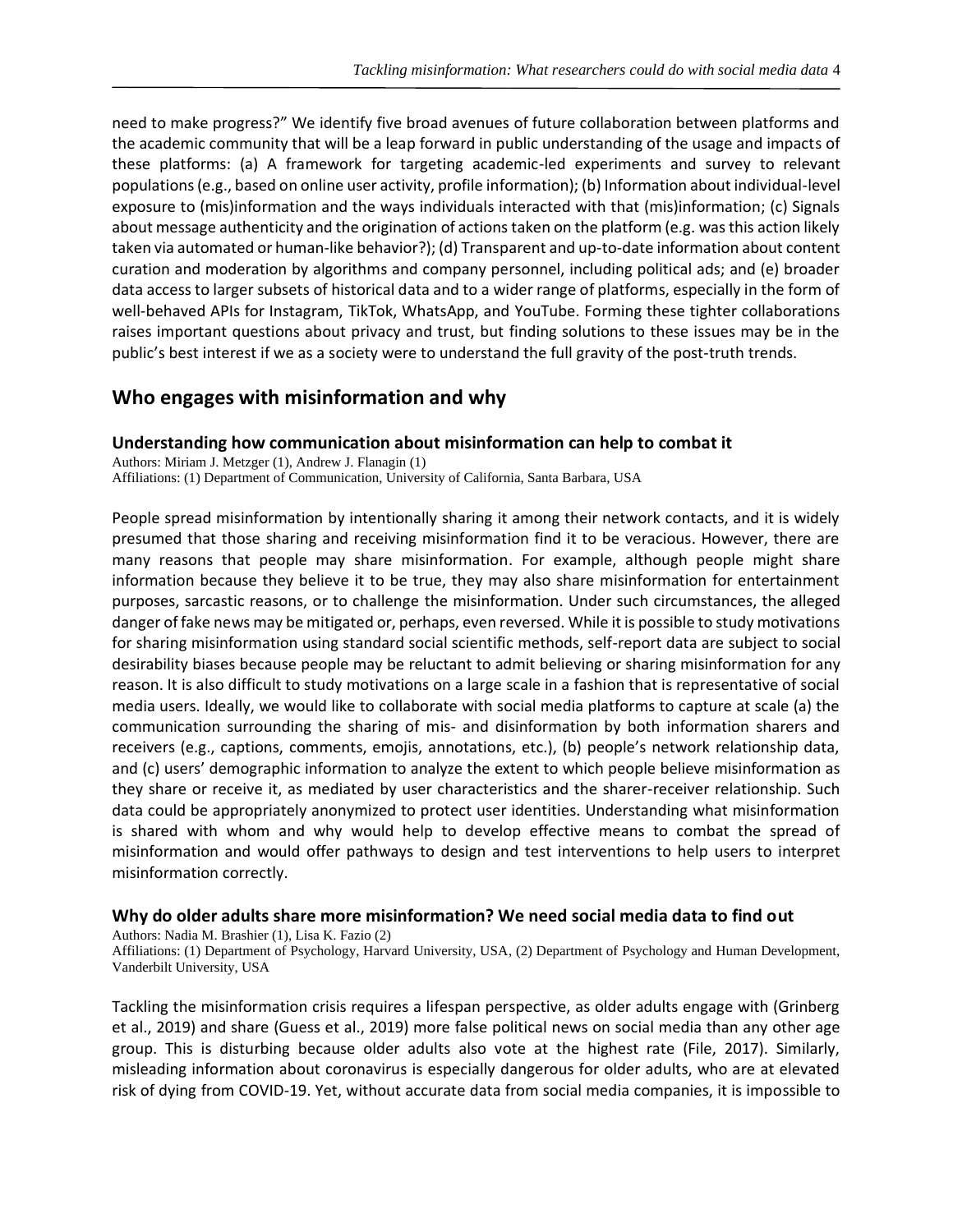know exactly what false stories older adults see or why they are more likely to share them. For example, given that we lose peripheral acquaintances with age (Wrzus et al., 2013), older adults likely have close relationships with the people they friend and follow. With fewer weak ties, older adults may assume that content in their newsfeeds is accurate and quickly click 'share' (Brashier & Schacter, 2020), rather than pausing to think (Fazio, 2020). With access to users' ages, the composition of their social networks, time spent viewing posts, and engagement with posts, we could better understand how older users experience social media. Given that repetition makes claims seem more credible to both young (Fazio et al., 2015) and older (Brashier et al., 2018) adults, it is also essential to know not just what people see, but also how often they see it. The data exist to test which social and cognitive factors leave older users particularly vulnerable to misinformation, but scientists need access.

#### **Emotion, social media, and misinformation**

Author: Brian E. Weeks Affiliation: Department of Communication and Media and Center for Political Studies, University of Michigan, USA

Misinformation thrives on social media because of emotion. False, emotional content is clicked on, diffuses widely and rapidly through social networks, and is often believed, particularly when it fits with one's political worldview. Yet, the degree to which emotion influences exposure to, engagement with, and belief in misinformation on social media remains shrouded by insufficient data from prominent platforms. What is needed is a more comprehensive picture of the emotional nature of misinformation in social media environments. Open data from social media platforms would help address critical, unanswered questions like how often do people encounter emotionally evocative misinformation? How are individuals exposed to emotional content that is false (e.g., social sharing/incidental exposure, selective exposure, algorithmic filtering)? To what degree does misinformation play on emotions stemming from ideological, political, racial, or religious biases? How frequently do people engage (e.g., click, share, comment) with emotional misinformation and to what effect? Does encountering emotional falsehoods drive exposure to more extreme or partisan political content, contribute to polarization, and promote acceptance of false beliefs and conspiracy theories? Open data from social media platforms would also facilitate understanding of how different emotions like anger and fear uniquely amplify misinformation and deepen misperceptions. These questions demonstrate the urgent need to better understand the emotional environments in which misinformation flourishes on social media. More transparency and open data practices from social media platforms would illuminate the processes and mechanisms through which emotional misinformation is encountered, spread, and believed.

# **Richer datasets with improved validity**

#### **The case for studying obscure falsehoods**

Authors: Robert M. Bond (1), Lia C. Bozarth (2), Ceren Budak (2), R. Kelly Garrett (1), Jason J. Jones (3), Drew Margolin (4) Affiliations: (1) School of Communication, Ohio State University, USA, (2) School of Information, University of Michigan, USA, (3) Department of Sociology and Institute for Advanced Computational Science, Stony Brook University, USA, (4) Department of Communication, Cornell University, USA

Research on misinformation often focuses on non-representative sets of claims. Sometimes this decision is theoretically motivated, as when a falsehood is uniquely harmful (e.g., the thoroughly debunked "link" between vaccines and autism, see Motta et al., 2018). More often the decision reflects practical concerns, as when researchers use fact checkers' archives to identify which claims to study (e.g., Vosoughi et al., 2018), despite the significant selection bias introduced by focusing on high-diffusion cases (Goel et al., 2012). Emphasizing "successful" misinformation also overlooks important variants, as most political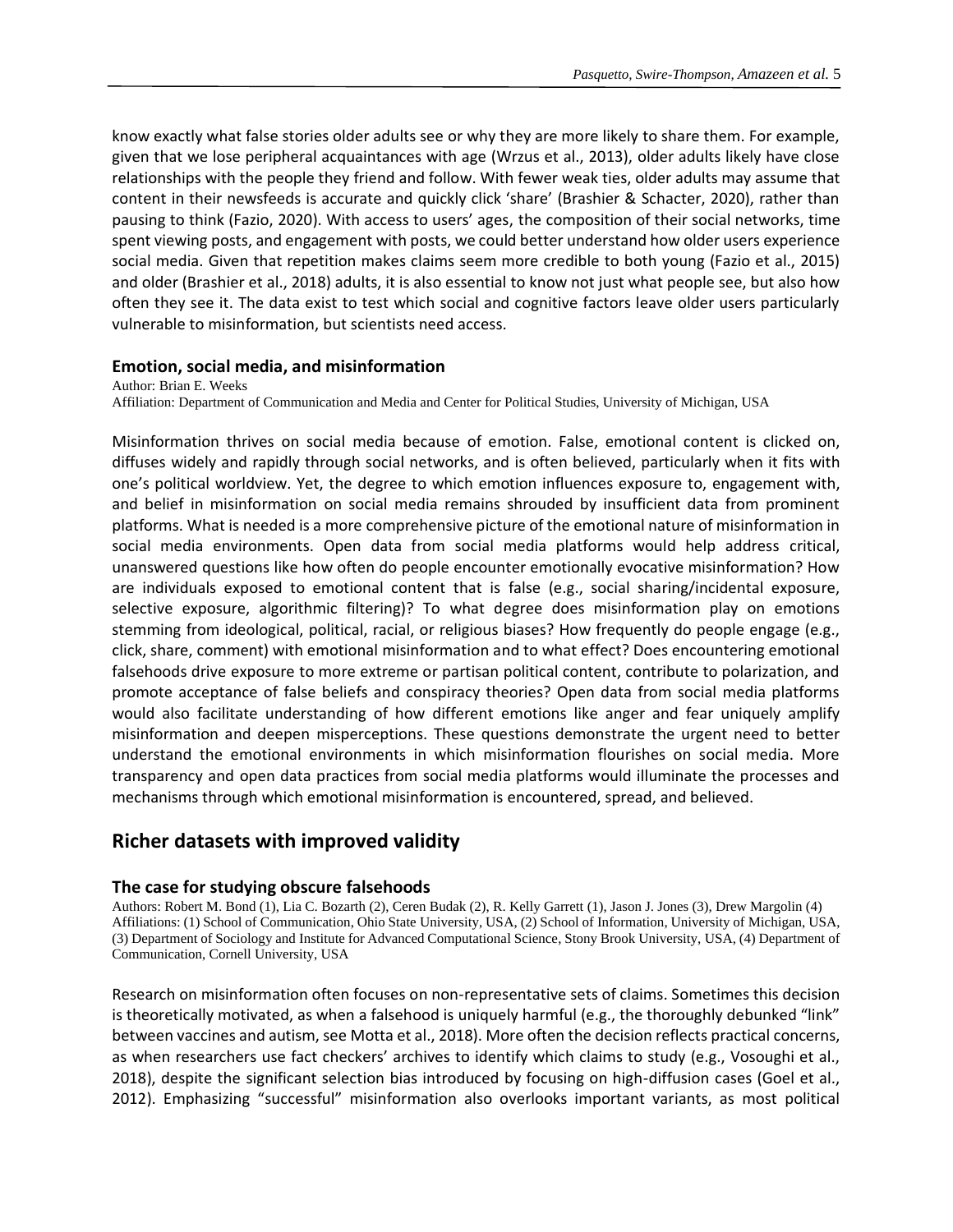falsehoods fail to find a large audience (Allen et al., 2020; Guess et al., 2019) and are shared primarily within small enclaves (Bail et al., 2019; Grinberg et al., 2019; Guess et al., 2020). Including both popular and unpopular misinformation in analyses would allow researchers to answer important questions. Do the two types of falsehoods differ in the extent to which they rely on viral or broadcast diffusion (i.e., their structural diffusion, see Goel et al., 2016)? Under what conditions will a falsehood go viral? Are there attributes that consistently characterize networks in which misinformation thrives? Are some types of events, policies, or technologies uniquely susceptible to mis- or disinformation campaigns? Answering these questions requires access to fine-grained temporal data about when content is shared, to aggregate characteristics about the populations that share them, and to characteristics about the networks in which the messages are shared. Importantly, though, it does not require access to individuals' personal information or behavior.

## **WhatsApp data that could help research on misinformation**

Authors: Fabrício Benevenuto (1), Pablo Ortellado (2) Affiliations: (1) Computer Science Department, Universidade Federal de Minas Gerais, Brazil, (2) Escola de Artes, Ciências e Humanidades, Universidade de São Paulo, Brazil

WhatsApp allegedly has been widely used to spread misinformation during elections, especially in Brazil and India (Tardaguila et al., 2018). Due to the private encrypted nature of the messages on WhatsApp, it is hard for researchers to track the dissemination of misinformation at scale and, ultimately, to investigate approaches able to mitigate the problem. Most of the research in this space has explored data shared in public groups (Resende et al., 2019). The research community would greatly benefit from WhatsApp disclosing the following information:

- 1. *Aggregated information about users and uses of the platform.* Number of users, number of groups, distribution of the size of those groups, distribution of frequency of messages sent to individual users and groups etc. This could be used for any researcher studying the platform and would allow anyone to better comprehend the use of the platform across countries.
- 2. *Viral and widely-spread content.* WhatsApp has been limiting the spread of content they consider to be viral. Viral content reaches a large number of users and may represent information that is of public interest. This content might be of interest not only for researchers studying misinformation, but also for journalism and fact checkers. While protecting privacy, WhatsApp could record the number of times a given content has been distributed and provide this information through an API. This information could be similar to that provided by Facebook through its Index API. This would allow researchers to measure the spread of a given content inside WhatsApp.
- 3. *A random sample of names of groups.* This would allow studies about how different groups use WhatsApp.

## **Misinformed citizens across social media platforms: Unraveling the effects of misinformation on social capital and civic participation**

Authors: Jasmine McNealy (1), Seungahn Nah (2)

Affiliations: (1) College of Journalism and Communication, University of Florida, USA, (2) School of Journalism and Communication, University of Oregon, USA

While research has long shown that informational use of news media has democratic value, there are few empirical findings on the civic consequences of exposure to misinformation across social media platforms. The proposed study develops a data infrastructure theory (DIT) grounded in communication infrastructure theory (CIT). CIT assumes that connections to community storytelling networks, such as local media, residents, and community organizations, foster civic engagement (Kim & Ball-Rokeach, 2006). In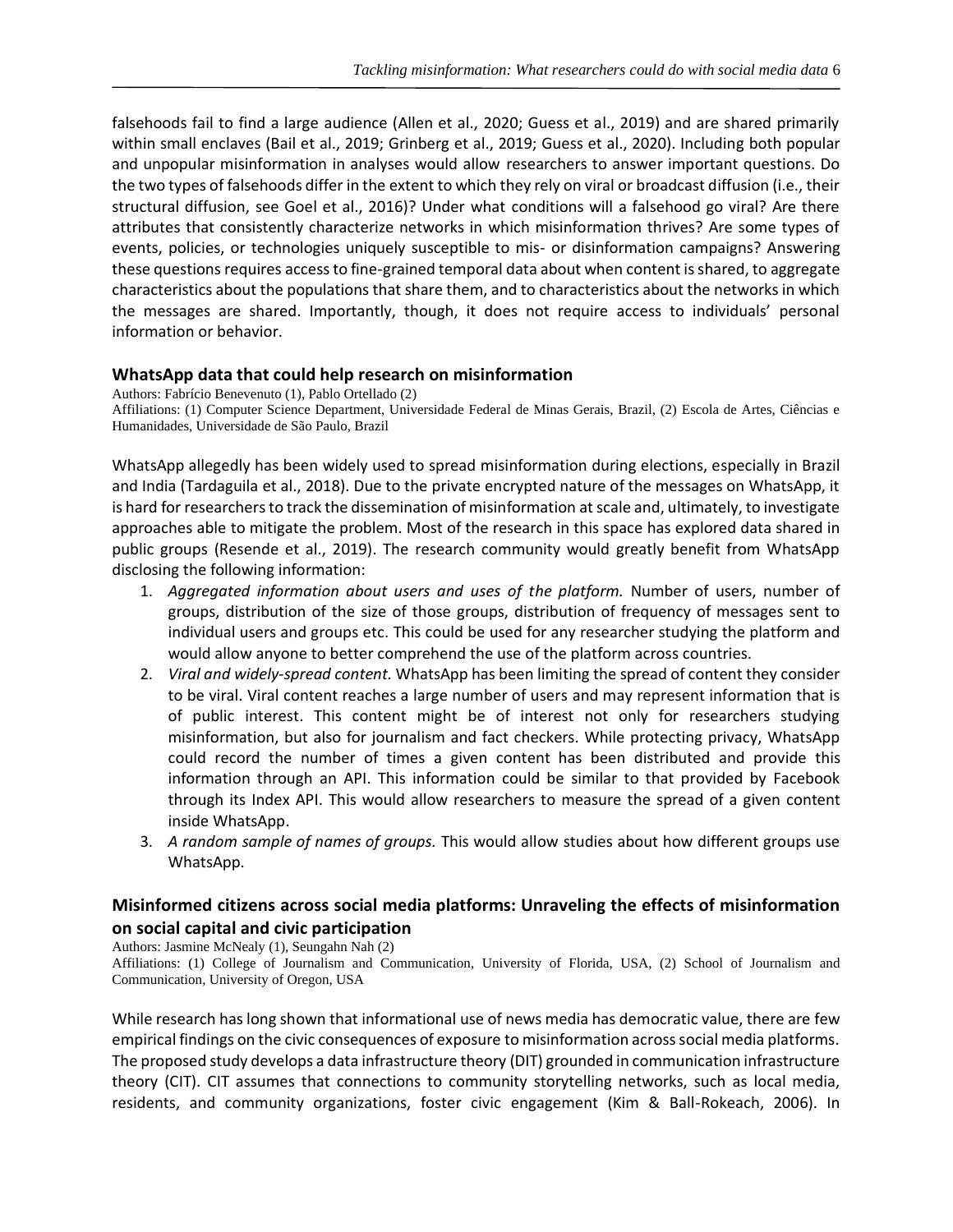comparison, DIT posits that data available across social media will activate communication infrastructure, which, in turn may stimulate democratic values such as public discussion, social capital (e.g., social trust), and civic participation. We conceive social media platforms as data infrastructure for creating, conveying, and communicating misinformation embedded in a sheer volume of data. This study proposes several testable hypotheses: (a) exposure to misinformation across social media platforms will be negatively associated with trust in social media and social trust or trust in others, (b) exposure to misinformation across social media platforms will be negatively associated with less participation in public discussion, and (c) this exposure will lead to less involvement in civic and political activities. The hypotheses will be tested using a unique dataset that would include user consumption and production habits, as well as content exposure, and time spent on several social media platforms coupled with other information like an online survey and in-depth interviews of users who have been exposed to misinformation across social media platforms. In particular, we would examine the accuracy of the self-reported habits and engagement, as well as investigate social capital and civic participation in relation to the social media data set. Implications of misinformation exposure on democracy, and civic engagement will be discussed. We will also explore the impacts of misinformation on different communities in relation to both demographic data, as well as construct-developed categories of users.

# **Disinformation campaigns**

## **Data sharing protocols for content deletion and identity change activities to counter online manipulation**

Authors: Onur Varol (1), Kai-Cheng Yang (2), Emilio Ferrara (3), Alessandro Flammini (2), FiIippo Menczer (2) Affiliations: (1) Faculty of Engineering and Natural Sciences, Sabanci University, Turkey, (2) Observatory on Social Media, Indiana University, USA, (3) Information Sciences Institute, University of Southern California, USA

Efforts to disseminate disinformation and manipulate public opinion show similarities with early propaganda and persuasion campaigns (Lazer et al. 2018; Starbird, 2019; Varol & Uluturk, 2018). However, social media platforms now empower online information operations with improved means of concealing provenance, targeting vulnerable individuals, and rapid evaluation/optimization of strategies and narratives. All social media platforms offering programmatic interfaces (APIs) are vulnerable — and exploited. Inauthentic, coordinated, malicious accounts, whether human-controlled or automated (Ferrara et al., 2016; Shao et al., 2018; Varol et al., 2017; Yang et al., 2019), domestic or state-sponsored (Zannettou et al., 2019), or anywhere in between, have been weaponized to influence public conversations by amplifying and flooding content. Bot and troll accounts can systematically delete old posts and change identities to evade detection. Platforms should provide APIs for accredited researchers to access data needed to study, detect, and combat manipulation, such as statistics on deletions, profile changes, and 3rd-party application activities without breaching privacy preferences set by the users. Another severe limitation is the lack of access to historical data. Temporal anomalies leave marks of coordinated activities and remain detectable years after an operation (Varol & Uluturk, 2019). Access to past content deletions and changes of identities should be facilitated. Consistent data sharing protocols are needed to make temporal data about API activity, removed content, abuse reports, and suspended accounts available for research. The protocols should sanction research according to ethical principles and privacy regulations rather than inconsistent and ever-changing terms of service. Greater transparency is crucial to move research efforts from observational analyses to science- and data-driven policies (Aral & Eckles, 2019) to protect our marketplaces of ideas and our democracies.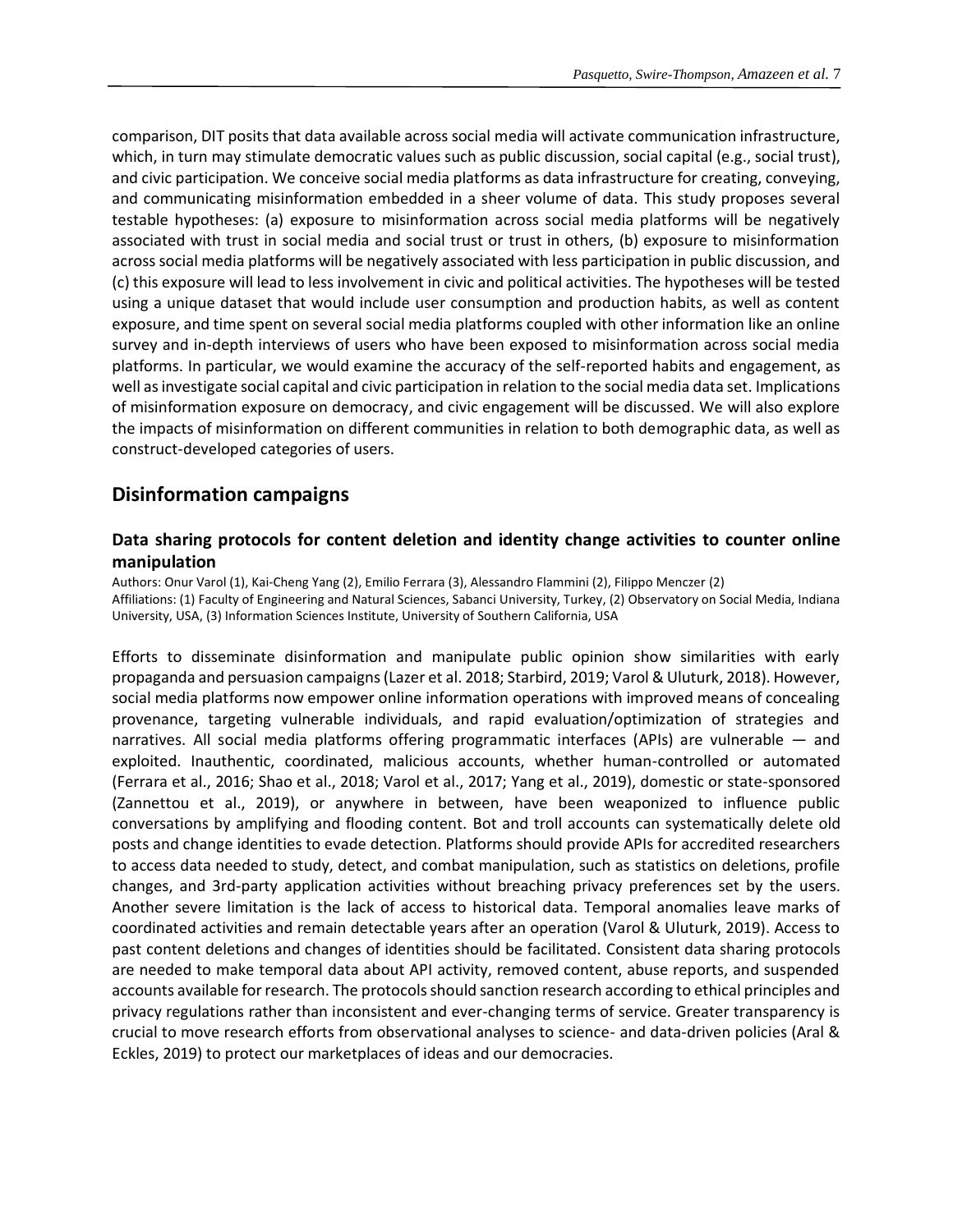#### **What release of Russian 2016 troll data could reveal**

Author: Kathleen Hall Jamieson Affiliation: Annenberg School of Communication, University of Pennsylvania, USA

Since the Trump presidency has reshaped the post-Cold War US-Russia-NATO relationship, history deserves an answer to the question: How likely is it that the 2016 Kremlin interventions made the presidential election close enough to be decided by 78,000 votes in three battleground states? In the second edition of *Cyberwar: How Russian Hackers and Trolls Helped Elect a President*, I argue that the changed media agenda created by press use of Russian-hacked Democratic content likely had a decisive effect on Democratic nominee Hillary Clinton's standing in the polls and that the impact of the Russian trolls was negligible by comparison. Ironically, since much of the accessible Russian content is not directly election related, and the trolls used spam to artificially inflate their engagement and following metrics, it is likely that full transparency would further deflate estimates of the Russian social media saboteurs' impact. To confirm that the platforms deserve to be let off the hook, they should do two things: (a) release all of the organic Russian content, as Twitter has done, to make it possible to determine how much was election-related and (b) reveal what they know about troll uptake in battleground states and across the nation by groups that the Kremlin-tied social media imposters were trying to demobilize (e.g., Black voters), mobilize (e.g., conservative Catholics and evangelical Protestants and those in military households), and shift (young Sanders' supporters to Green party candidate Jill Stein).

## **Interventions**

#### **Evaluating interventions to fight misinformation**

Authors: Gordon Pennycook (1), David G. Rand (2) Affiliations: (1) Hill/Levene Schools of Business, University of Regina, Canada, (2) Sloan School of Management, Massachusetts Institute of Technology, USA

Our primary interest is in exploring the impact of interventions to reduce the spread of false and misleading content online. Experimental investigation of interventions, rather than implementation based on intuitive appeal, is essential for effectively meeting the misinformation challenge (Pennycook & Rand, 2020). Thus, our ideal experiments would involve randomly assigning users of platforms such as Facebook and Twitter to various intervention versus control conditions. We would then measure the interventions' impact on which pieces of content (conditional on exposure) were shared, reacted to, and commented on, which links (e.g., to news sites) were clicked, and how long users spent reading each piece of content. Ideally, we would also pair these on-platform metrics with follow-up surveys in which we could directly assess users' beliefs and attitudes. Specific interventions we would want to investigate include labeling news headlines with fact-checking warnings (Clayton et al., 2019; Pennycook, Bear, et al., 2020), prompts that nudge users to consider accuracy before sharing (Fazio, 2020; Pennycook, Epstein, et al., 2020; Pennycook, McPhetres et al., in press), and attempts to increase digital literacy (which likely also prime accuracy) (Guess et al., 2020). Finally, we would also be interested in assessing the impact of incorporating layperson (user) accuracy ratings, either of news sources (Epstein et al, 2020; Pennycook & Rand, 2019) or individual pieces of content (Allen, Arechar, et al. 2020), into social media ranking algorithms. Such investigations would provide clear, concrete evidence about which approaches are most effective (and which may actually be counterproductive). Without such evidence, it is impossible for the public to have faith in social media platforms' efforts to curb misinformation.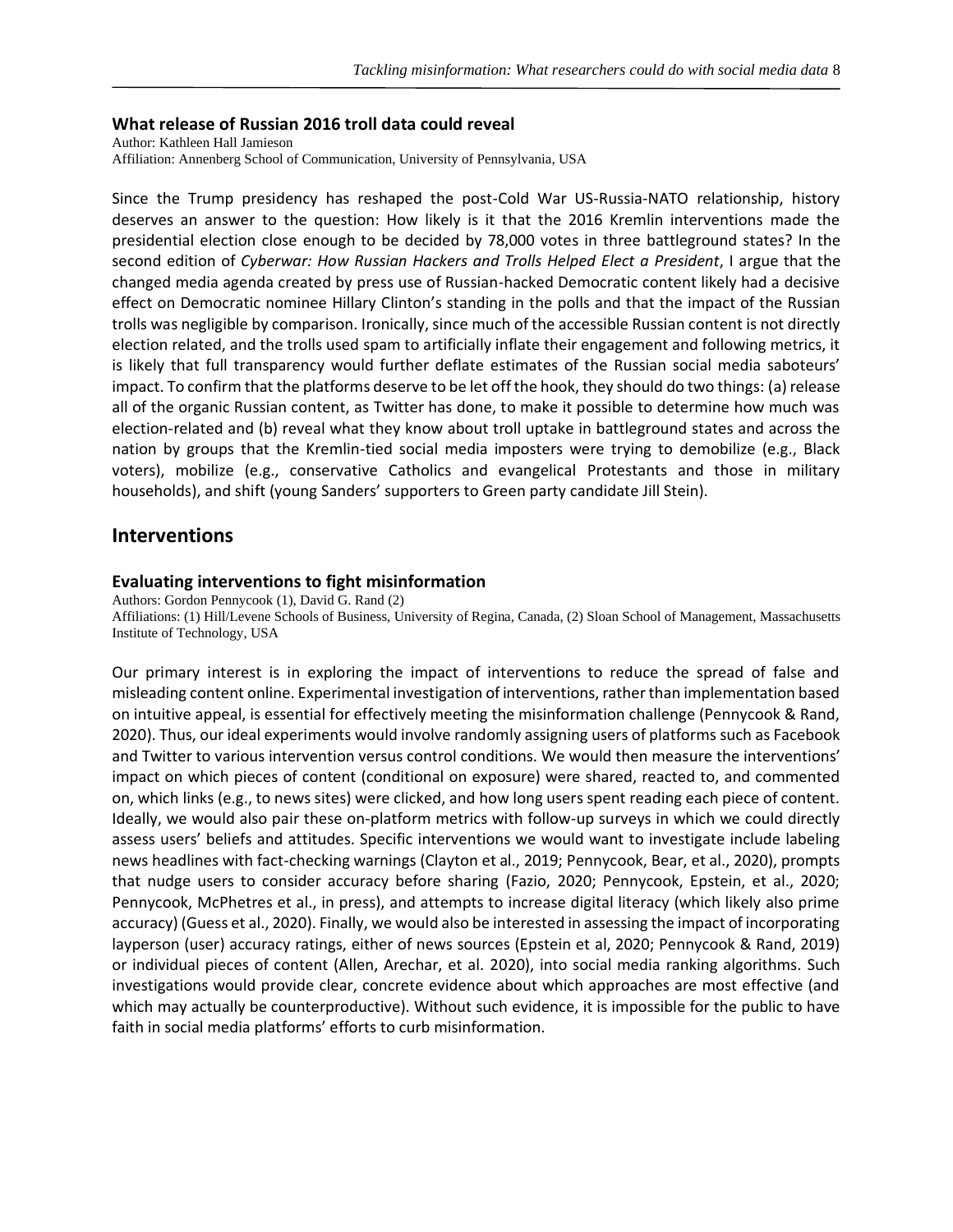## **The influence of fact checks and advertising**

Authors: Michelle A. Amazeen (1), Chris Vargo (2)

Affiliations: (1) Department of Mass Communication, Advertising and Public Relations, Boston University, USA, (2) Department of Advertising, Public Relations and Media Design, University of Colorado Boulder, USA

Social media platforms, including Facebook, have entered into agreements with third parties to provide fact-checks of content circulating on their platforms. Despite having partners around the world (Goldshlager, 2020), misinformation continues (Robertson, 2020). Fact-checking partners don't know how well their efforts perform at reducing the spread of misinformation (Lu, 2019). Our dream research, consequently, centers around the transparency and accountability of social media efforts to address misinformation. We need an API endpoint that shows the specific actions platforms take once a message is identified as containing misinformation, including removal, warning labels, and downranking. When considering downranking or shadow banning, even more unknowns exist. Who still sees downranked content? How does that vary across demographics and psychographics? How do mitigation tactics affect the way audiences respond (liking, sharing, commenting, etc.)? Researchers need visibility into these actions to assess how political ideology, media use, and media literacy interact with the steps platforms are taking to correct misinformation. Furthermore, content on social media is narrowly targeted to specific audiences. Both political and commercial ads are targeted to users based on their pre-existing attitudes, beliefs, and fears (Borden King, 2020; Young & McGregor, 2020). While Facebook and Twitter have robust APIs, there is no way for researchers to identify ads in real-time. We also desire the ability to assess the damage targeted influence has on platforms and believe that researchers and platforms can work together to understand these consequences and ultimately build better systems.

#### **Understanding digital mis- and disinformation: Origins, algorithms, and interventions**

Authors: Alice E. Marwick (1), Deen Freelon (2), Daniel Kreiss (2), Shannon McGregor (2), Francesca Tripodi (3) Affiliations: (1) Department of Communication, University of North Carolina at Chapel Hill, USA, (2) Hussman School of Journalism, University of North Carolina at Chapel Hill, USA, (3) School of Information and Library Science, University of North Carolina at Chapel Hill, USA

*1. Where and with whom does viral mis/disinformation originate?* Determining the origin of a misleading story is currently next-to-impossible. With cross-platform data access, we could identify the first time a conspiratorial YouTube video or debunked political claim is shared on social media. Current research suggests that disinformation often comes from fringe networks and spreads through mainstream social media (Freelon et al., 2020), but we don't know for sure, and we don't know who creates and disseminates much of it. Determining where disinformation originates, and which platforms are most hospitable to its spread is the first step in decreasing its amplification and reach.

*2. Which mis/disinformation correction strategies work best with which audiences or demographics?* Current scholarship offers mixed findings and scant data on the effectiveness of oft-proposed solutions to mis/disinformation like fact-checking (e.g., Ecker et al., 2020; Lyons et al., 2020). With increased access and user consent, researchers could observe things such as organic fact-checking—how people react when a friend or group member points out incorrect information they have shared—and track whether corrections are equally effective across demographics, issues, and sources. This would allow us to create robust and effective intervention strategies with minimal unforeseen negative effects.

*3. Which platform algorithms play the biggest role in spreading—or curbing—mis/disinformation?* Critics claim that platform algorithms like Facebook's news feed amplify harmful content, which we could test empirically. Does YouTube send people down a rabbit hole of radicalization? What role does Facebook's Ad Auction play in driving mis/disinformation? Does TikTok use its algorithm to suppress or amplify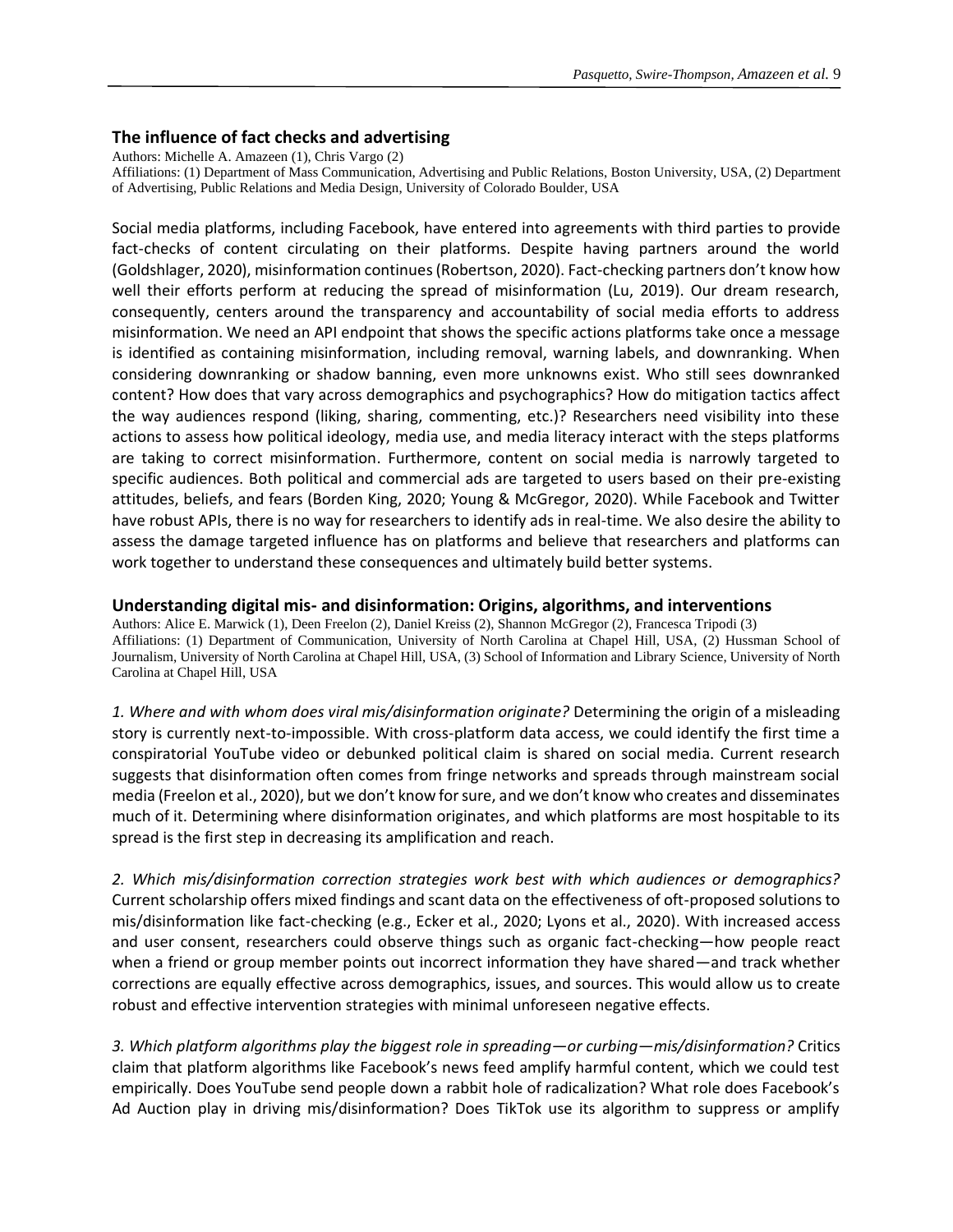demographics or viewpoints? This baseline knowledge is needed to assess, plan, and implement technical interventions, which are currently shrouded in obscurity. Providing scholars with the data to answer these questions is vital to understanding the cross- and multi-platform nature of—and solutions to—mis- and disinformation.

## **Why data sharing is important**

## **Dream research and the ownership of cultural artefacts: The need to reclaim the information ecology**

Authors: Stephan Lewandowsky (1,2), Ullrich K. H. Ecker (2), Ralph Hertwig (3), Philipp Lorenz-Spreen (3), Ronald Robertson (4)

Affiliations: (1) School of Psychological Science, University of Bristol, UK, (2) School of Psychological Science, The University of Western Australia, Australia, (3) Max-Planck Institute for Human Development, Germany, (4) Network Science Institute, Northeastern University, USA

The information ecology produced by social media platforms and the data they collect is part of our cultural heritage. These data represent "libraries" of the present and the future, and they should be considered cultural artefacts that, like their physical counterparts, ought to be "owned" by the people who produced them—which is all of us. We must reclaim the information ecology for the people who created it. This is crucial for independent research in the public interest: to conduct such "dream research," researchers must not be supplicants to social-media companies but should go straight to the users, recruiting people as "citizen scientists" and knowledge-co-creators. This can be achieved via dedicated research platforms and browser plug-ins, mobile applications, and other digital data collection tools that allow researchers access to people's online activity subject to strict confidentiality and anonymity constraints. These data could constitute a common cultural good, permitting vital research without involvement or control by corporate interests. Some of the questions we could then address include examinations of (a) how malicious disinformation (e.g., concerning COVID-19) affects subsequent content engagement, and how this is shaped by countermeasures already in place or being designed by empirical research; (b) people's motives to share information, in particular intentional sharing of information that is known to be false; (c) drivers of polarization and de-polarization; and (d) ways in which a common ground for evidence and rules of arguments can be re-established.

## **Bibliography**

- Allen, J., Arechar, A. A., Pennycook, G., & Rand, D. G. (2020). Scaling up fact-checking using the wisdom of crowds. Preprint available at <https://psyarxiv.com/9qdza/>
- Allen, J., Howland, B., Mobius, M., Rothschild, D., & Watts, D. J. (2020). Evaluating the fake news problem at the scale of the information ecosystem. *Science Advances, 6*(14). <https://doi.org/10.1126/sciadv.aay3539>
- Aral, S., & Eckles, D. (2019). Protecting elections from social media manipulation. *Science, 365*(6456), 858-861. <https://doi.org/10.1126/science.aaw8243>
- Bail, C. A., Guay, B., Maloney, E., Combs, A., Hillygus, D. S., Merhout, F., Freelon, D., & Volfovsky, A. (2019). Assessing the Russian Internet Research Agency's impact on the political attitudes and behaviors of American Twitter users in late 2017. *Proceedings of the National Academy of Sciences*, *117*(1), 243-250. <https://doi.org/10.1073/pnas.1906420116>
- Bechmann, A., & Kim, J. Y. (2020). Big data: A focus on social media research dilemmas. In R. Iphofen, *Handbook of Research Ethics and Scientific Integrity* (pp. 427-444). Springer.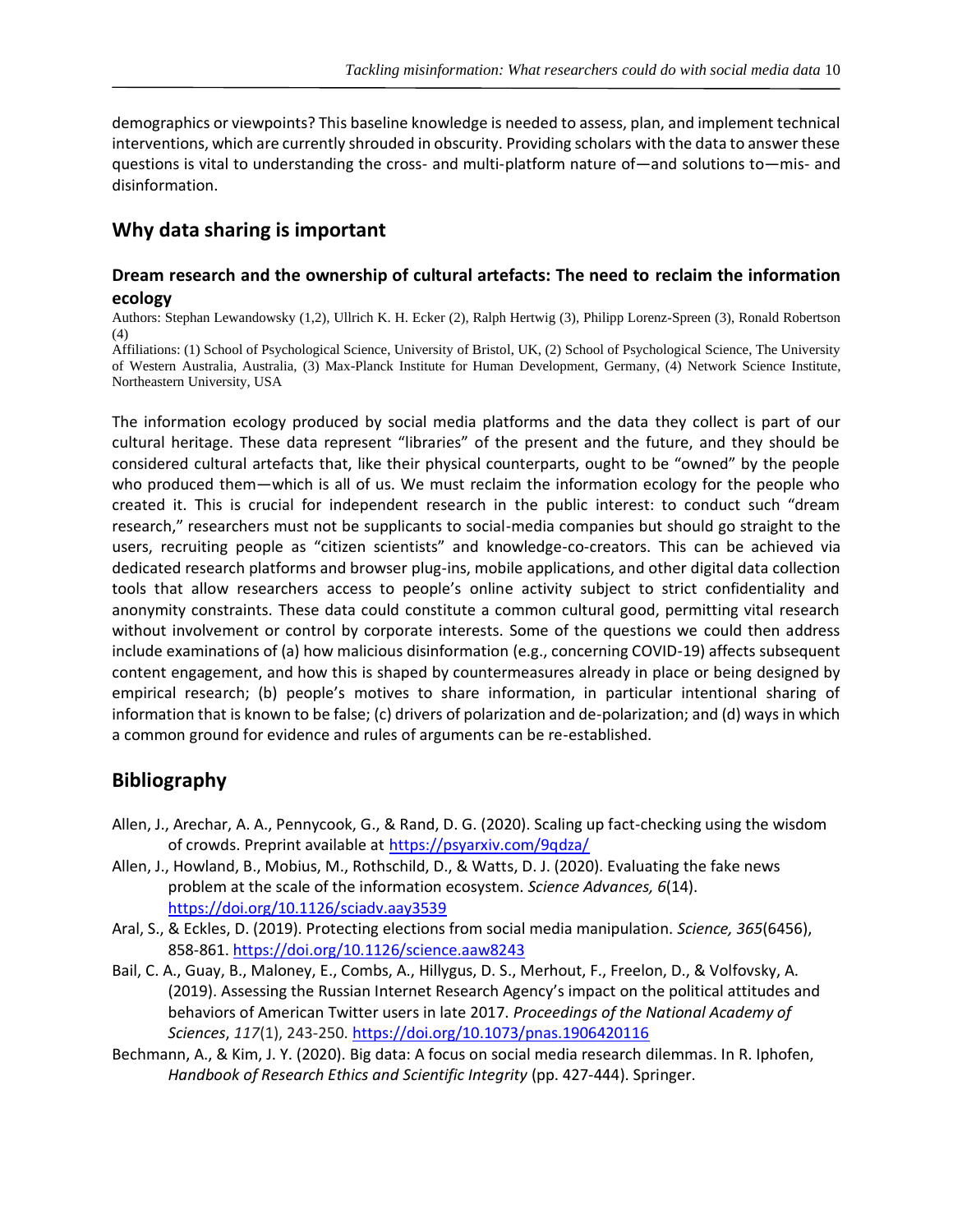- Borden King, A. (2020, July 10). I have cancer: Now my Facebook feed is full of 'alternative care' ads. *The New York Times*.<https://www.nytimes.com/2020/07/10/opinion/facebook-cancer-ads.html>
- Brashier, N. M., & Schacter, D. L. (2020). Aging in an era of fake news. *Current Directions in Psychological Science, 29*(3), 316-323[. https://doi.org/10.1177/0963721420915872](https://doi.org/10.1177%2F0963721420915872)
- Brashier, N. M., Umanath, S., Cabeza, R., & Marsh, E. J. (2017). Competing cues: Older adults rely on knowledge in the face of fluency. *Psychology and Aging, 32*(4), 331-337. <https://doi.org/10.1037/pag0000156>
- Clayton, K., Blair, S., Busam, J. A., Forstner, S., Glance, J., Green, G., Kawata, A., Kovvuri, A., Martin, J., Morgan, E., Sandhu, M., Sang, R., Scholz-Bright, R., Welch, A. T., Wolff, A.G., Zhou, A., & Nyhan, B. (2019). Real solutions for fake news? Measuring the effectiveness of general warnings and fact-check tags in reducing belief in false stories on social media. *Political Behavior*, *42,* 1073– 1095.<https://doi.org/10.1007/s11109-019-09533-0>
- Clegg, N., & Nayak, C. (2020). New Facebook and Instagram research initiative to look at US 2020 presidential election. *Facebook.* [https://about.fb.com/news/2020/08/research-impact-of](https://about.fb.com/news/2020/08/research-impact-of-facebook-and-instagram-on-us-election/)[facebook-and-instagram-on-us-election/](https://about.fb.com/news/2020/08/research-impact-of-facebook-and-instagram-on-us-election/)
- Donovan, J. (2020). Redesigning consent: Big data, bigger risks. *The Harvard Kennedy School (HKS) Misinformation Review, 1*(1)*.* <https://doi.org/10.37016/mr-2020-006>
- Ecker, U. K., Lewandowsky, S., & Chadwick, M. (2020). Can corrections spread misinformation to new audiences? Testing for the elusive familiarity backfire effect. *Cognitive Research: Principles and Implications*, *5*(1), 1-25. <https://doi.org/10.31219/osf.io/et4p3>
- Epstein, Z., Pennycook, G., & Rand, D. G. (2020). Will the crowd game the algorithm? *Proceedings of the 2020 CHI Conference on Human Factors in Computing Systems* (pp. 1–11). <https://doi.org/10.1145/3313831.3376232>
- Fazio, L. K. (2020). Pausing to consider why a headline is true or false can help reduce the sharing of false news. *The Harvard Kennedy School (HKS) Misinformation Review, 1*(2), <https://doi.org/10.37016/mr-2020-009>
- Fazio, L. K., Brashier, N. M., Payne, B. K., & Marsh, E. J. (2015). Knowledge does not protect against illusory truth. *Journal of Experimental Psychology: General, 144*(5)*.* <http://dx.doi.org/10.1037/xge0000098>
- Ferrara, E., Varol, O., Davis, C., Menczer, F., & Flammini, A. (2016). The rise of social bots. *Communications of the ACM, 59*(7), 96-104.<https://doi.org/10.1145/2818717>
- File, Thom. (2017). Voting in America: A look at the 2016 presidential election. *The United States Census Bureau.* [https://www.census.gov/newsroom/blogs/random](https://www.census.gov/newsroom/blogs/random-samplings/2017/05/voting_in_america.html)[samplings/2017/05/voting\\_in\\_america.html](https://www.census.gov/newsroom/blogs/random-samplings/2017/05/voting_in_america.html)
- Freelon, D., Bossetta, M., Wells, C., Lukito, J., Xia, Y., & Adams, K. (2020). Black trolls matter: Racial and ideological asymmetries in social media disinformation. *Social Science Computer Review*, 0894439320914853. <https://doi.org/10.1177%2F0894439320914853>
- Goel, S., Anderson, A., Hofman, J., & Watts, D. J. (2016). The structural virality of online diffusion. *Management Science, 62*(1), 180-196.<https://doi.org/doi:10.1287/mnsc.2015.2158>
- Goel, S., Watts, D. J., & Goldstein, D. G. (2012). The structure of online diffusion networks. *Proceedings of the 13th ACM Conference on Electronic Commerce* (pp. 623-638). <https://doi.org/10.1145/2229012.2229058>
- Goldshlager, K. (2020, June 26). Expanding Facebook's U.S. fact-checking program and supporting the fact-checking ecosystem. *Facebook.* [https://www.facebook.com/journalismproject/fact](https://www.facebook.com/journalismproject/fact-checking-expansion-and-investment-2020)[checking-expansion-and-investment-2020](https://www.facebook.com/journalismproject/fact-checking-expansion-and-investment-2020)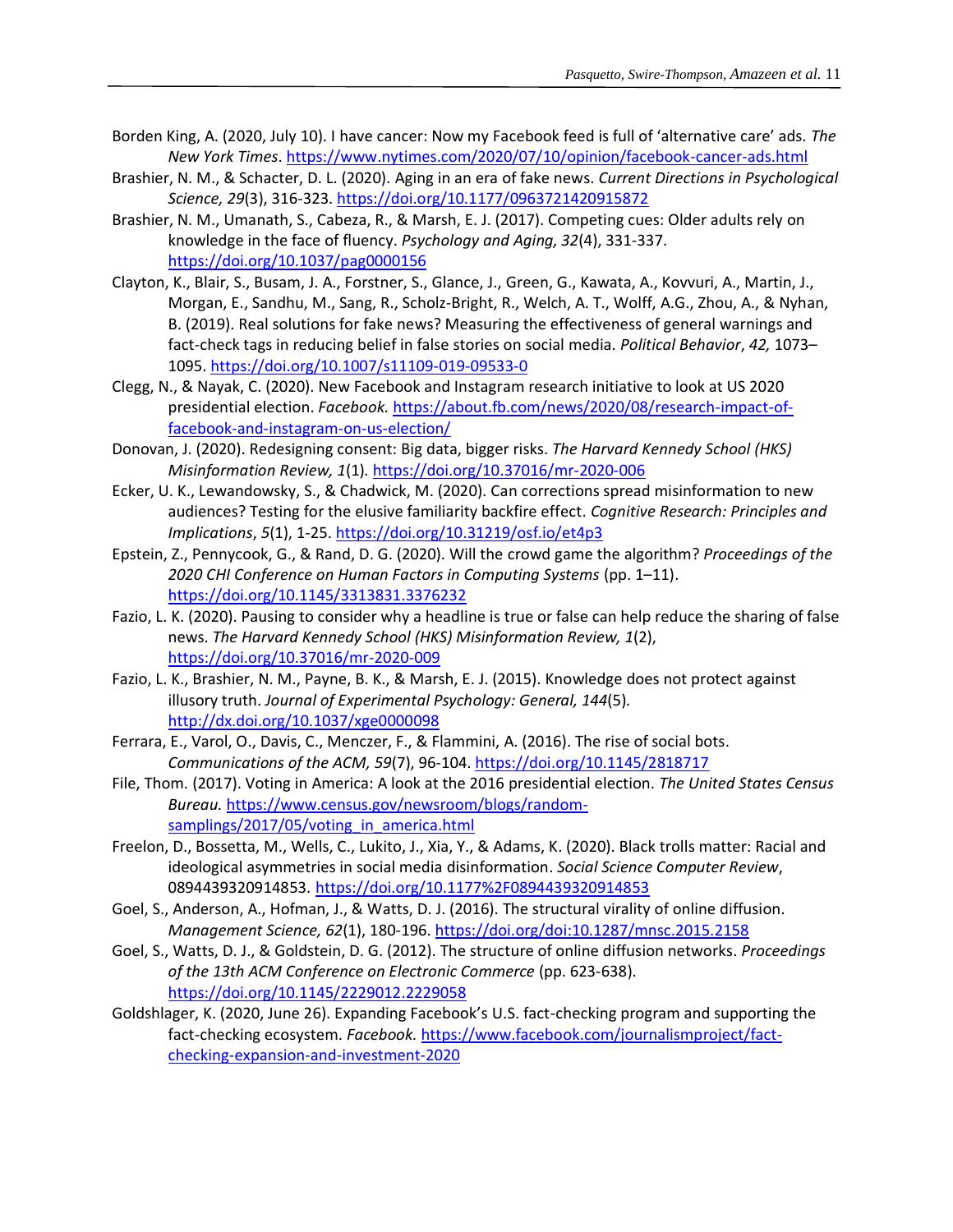- Grinberg, N., Joseph, K., Friedland, L., Swire-Thompson, B., & Lazer, D. (2019). Fake news on Twitter during the 2016 U.S. presidential election. *Science, 363*(6425), 374-378. <https://doi.org/10.1126/science.aau2706>
- Guess, A. M., Lerner, M., Lyons, B., Montgomery, J. M., Nyhan, B., Reifler, J., & Sircar, N. (2020). A digital media literacy intervention increases discernment between mainstream and false news in the United States and India. *Proceedings of the National Academy of Sciences, 117* (27) 15536- 15545.<https://doi.org/10.1073/pnas.1920498117>
- Guess, A. M., Nyhan, B., & Reifler, J. (2020). Exposure to untrustworthy websites in the 2016 US election. *Nature Human Behaviour, 4*(5), 472-480.<https://doi.org/10.1038/s41562-020-0833-x>
- Guess, A., Nagler, J., & Tucker, J. (2019). Less than you think: Prevalence and predictors of fake news dissemination on Facebook. *Science Advances, 5*(1), eaau4586. <https://doi.org/10.1126/sciadv.aau4586>
- Lazer, D. M., Baum, M. A., Benkler, Y., Berinsky, A. J., Greenhill, K. M., Menczer, F., Nyhan, B., Pennycook, G., Rothschild, D., Schudson, M., Sloman, S. A., Sunstein, C. R., Thorson, E. A.,Watts, D. J., & Zittrain, J. L. (2018). The science of fake news. *Science, 359*(6380), 1094-1096. <https://doi.org/10.1126/science.aao2998>
- Lazer, D. M., Pentland, A., Watts, D. J., Aral, S., Athey, S., Contractor, N., Freelon, D., Gonzalez-Bailon, S., King, G., Margetts, H., Nelson A., Salganik, M.J., Strohmaier, M., Vespignani, A., & Wagner, C. (2020). Computational social science: Obstacles and opportunities. *Science*, *369*(6507), 1060- 1062. <https://doi.org/10.1126/science.aaz8170>
- Lu, D. (2019, July 30). Facebook's fact-checking process is too opaque to know if it's working. *New Scientist*[. https://www.newscientist.com/article/2211634-facebooks-fact-checking-process-is](https://www.newscientist.com/article/2211634-facebooks-fact-checking-process-is-too-opaque-to-know-if-its-working/)[too-opaque-to-know-if-its-working/](https://www.newscientist.com/article/2211634-facebooks-fact-checking-process-is-too-opaque-to-know-if-its-working/)
- Lyons, B., Mérola, V., Reifler, J., & Stoeckel, F. (2020). How politics shape views toward fact-checking: Evidence from six European countries. *The International Journal of Press/Politics*, *25*(3), 469-492.
- Mervis, J. (2020) Researchers finally get access to data on Facebook's role in political discourse. *Science.* [https://www.sciencemag.org/news/2020/02/researchers-finally-get-access-data-facebook-s](https://www.sciencemag.org/news/2020/02/researchers-finally-get-access-data-facebook-s-role-political-discourse)[role-political-discourse](https://www.sciencemag.org/news/2020/02/researchers-finally-get-access-data-facebook-s-role-political-discourse)
- Motta, M., Callaghan, T., & Sylvester, S. (2018). Knowing less but presuming more: Dunning-Kruger effects and the endorsement of anti-vaccine policy attitudes. *Social Science & Medicine*, *211*, 274-281.<https://doi.org/10.1016/j.socscimed.2018.06.032>
- Moreno, M. A., Goniu, N., Moreno, P. S., & Diekema, D. (2013). Ethics of social media research: Common concerns and practical considerations. *Cyberpsychology, Behavior, and Social Networking, 16*(9), 708-713.<https://dx.doi.org/10.1089%2Fcyber.2012.0334>
- Munger, K. (2017). Tweetment effects on the tweeted: Experimentally reducing racist harassment. *Political Behavior*, *39*(3), 629-649.
- Olteanu, A., Castillo, C., Diaz, F., & Kiciman, E. (2019). Social data: Biases, methodological pitfalls, and ethical boundaries. *Frontiers in Big Data, 2*, 13. <https://doi.org/10.3389/fdata.2019.00013>
- Pennycook, G., & Rand, D. G. (2019). Fighting misinformation on social media using crowdsourced judgments of news source quality. *Proceedings of the National Academy of Sciences, 116*(7) 2521-2526*.* <https://doi.org/10.1073/pnas.1806781116>
- Pennycook, G., Epstein, Z., Mosleh, M., Arechar, A. A., Eckles, D., & Rand, D. (2020). Understanding and reducing the spread of misinformation online. Preprint available at: <https://psyarxiv.com/3n9u8/>
- Pennycook, G., & Rand, D. G. (2020, March 24). The right way to fight fake news. *The New York Times.* [https://www.nytimes.com/2020/03/24/opinion/fake-news-](https://www.nytimes.com/2020/03/24/opinion/fake-news-%20social-media.html) social-media.html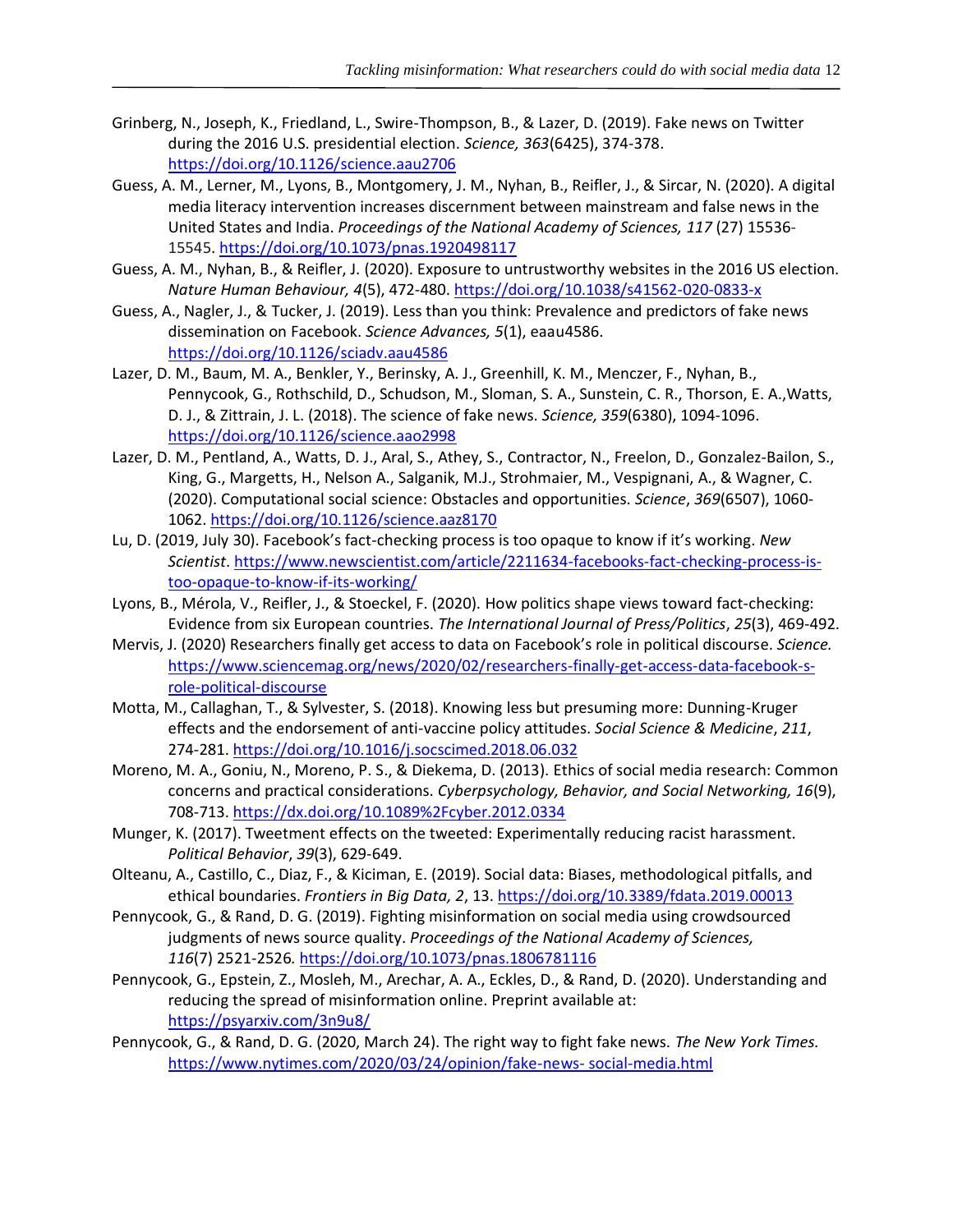- Pennycook, G., Bear, A., Collins, E., & Rand, D. G. (2020). The implied truth effect: Attaching warnings to a subset of fake news stories increases perceived accuracy of stories without warnings. *Management Science, 66*(11), 4944-4957.<https://doi.org/10.1287/mnsc.2019.3478>
- Pennycook, G., McPhetres, J., Zhang, Y., Lu, J. G., & Rand, D. G. (in press). Fighting COVID-19 misinformation on social media: Experimental evidence for a scalable accuracy nudge intervention. *Psychological Science*. <https://doi.org/10.31234/OSF.IO/UHBK9>
- Resende, G., Melo, P., Sousa, H., Messias, J., Vasconcelos, M., Almeida, J., & Benevenuto, F. (2019, May). (Mis)Information dissemination in WhatsApp: Gathering, analyzing and countermeasures. *The World Wide Web Conference* (pp. 818-828). <https://doi.org/10.1145/3308558.3313688>
- Robertson, A. (2020, March 3). Facebook fact-checking is becoming a political cudgel. *The Verge.*  [https://www.theverge.com/2020/3/3/21163388/facebook-fact-checking-trump-coronavirus](https://www.theverge.com/2020/3/3/21163388/facebook-fact-checking-trump-coronavirus-hoax-comment-politico-daily-caller)[hoax-comment-politico-daily-caller](https://www.theverge.com/2020/3/3/21163388/facebook-fact-checking-trump-coronavirus-hoax-comment-politico-daily-caller)
- Shao, C., Ciampaglia, G. L., Varol, O., Yang, K. C., Flammini, A., & Menczer, F. (2018). The spread of lowcredibility content by social bots. *Nature Communications, 9*(1), 1-9. <https://doi.org/10.1038/s41467-018-06930-7>
- Silverman, C., Mac, R., & Dixit, P. (2020). "I have blood on my hands": A whistleblower says Facebook ignored global political manipulation. *Buzzfeed News.*  [https://www.buzzfeednews.com/article/craigsilverman/facebook-ignore-political-manipulation](https://www.buzzfeednews.com/article/craigsilverman/facebook-ignore-political-manipulation-whistleblower-memo)[whistleblower-memo](https://www.buzzfeednews.com/article/craigsilverman/facebook-ignore-political-manipulation-whistleblower-memo)
- Starbird, K. (2019). Disinformation's spread: Bots, trolls and all of us. *Nature, 571*(7766), 449-450.
- Tardáguila, C., Benevenuto, F., & Ortellado, P. (2018, Oct. 17). Fake news is poisoning Brazilian politics. WhatsApp can stop it. *The New York Times*.

<https://www.nytimes.com/2018/10/17/opinion/brazil-election-fake-news-whatsapp.html>

- Varol, O., Ferrara, E., Davis, C. A., Menczer, F., & Flammini, A. (2017). Online human-bot interactions: Detection, estimation, and characterization. *Proceedings of the Eleventh International Conference on Web and Social Media (ICWSM).* <https://arxiv.org/pdf/1703.03107.pdf>
- Varol, O., & Uluturk, I. (2018). Deception strategies and threats for online discussions. *First Monday, 23*(5). <https://doi.org/10.5210/fm.v22i5.7883>
- Varol, Onur, & Uluturk, I. (2019) Journalists on Twitter: Self-branding, audiences, and involvement of bots. *Journal of Computational Social Science*, *3*, 83-101. [https://doi.org/10.1007/s42001-019-](https://doi.org/10.1007/s42001-019-00056-6) [00056-6](https://doi.org/10.1007/s42001-019-00056-6)
- Vosoughi, S., Roy, D., & Aral, S. (2018). The spread of true and false news online. *Science, 359*(6380), 1146-1151.<https://doi.org/10.1126/science.aap9559>
- Wrzus, C., Hanel, M., Wagner, J., & Neyer, F. J. (2013). Social network changes and life events across the life span: A meta-analysis. *Psychological Bulletin, 139*(1), 53-80. <https://doi.org/10.1037/a0028601>
- Yang, K. C., Varol, O., Davis, C. A., Ferrara, E., Flammini, A., & Menczer, F. (2019). Arming the public with artificial intelligence to counter social bots. *Human Behavior and Emerging Technologies, 1*(1), 48-61.<https://doi.org/10.1002/hbe2.115>
- Young, D. G., & McGregor, S. (2020, February 14). Mass propaganda used to be difficult, but Facebook made it easy. *The Washington Post.* [https://www.washingtonpost.com/outlook/2020/02/14/mass-propaganda-used-be-difficult](https://www.washingtonpost.com/outlook/2020/02/14/mass-propaganda-used-be-difficult-facebook-made-it-easy/)[facebook-made-it-easy/](https://www.washingtonpost.com/outlook/2020/02/14/mass-propaganda-used-be-difficult-facebook-made-it-easy/)
- Zannettou, S., Caulfield, T., De Cristofaro, E., Sirivianos, M., Stringhini, G., & Blackburn, J. (2019, May). Disinformation warfare: Understanding state-sponsored trolls on Twitter and their influence on the web. *Companion Proceedings of the 2019 World Wide Web Conference* (pp. 218-226). <https://doi.org/10.1145/3308560.3316495>